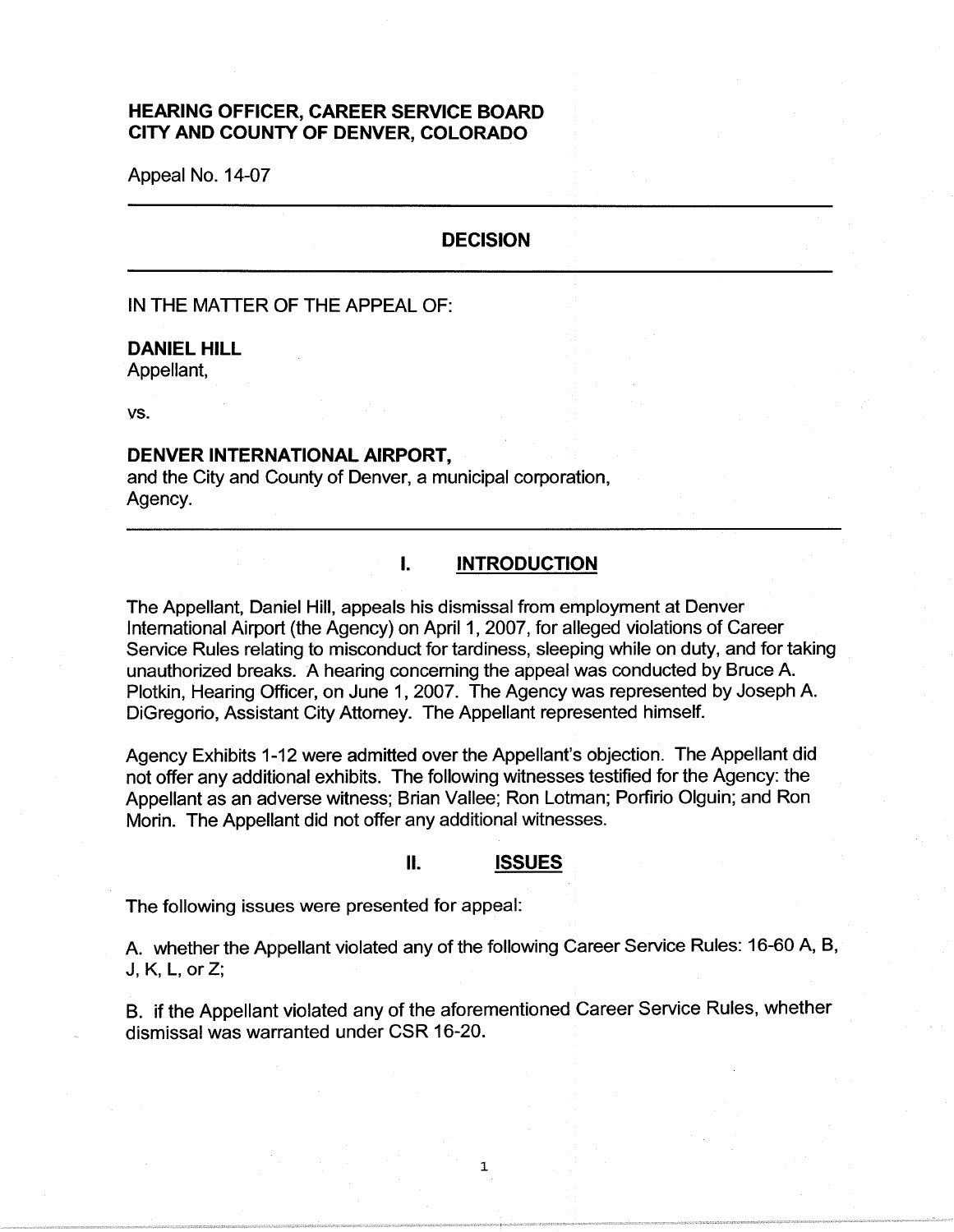The Appellant was employed by the Agency for seven years as an Equipment Operator (EO). His duties included driving equipment for snow removal and for trash collection. Some of his duties, such as trash collection at bus stops, took place in the public-access areas of the airport (landside ), and some, such as snow removal from runways, taxiways, and concourse areas, took place in restricted areas (airside).

Maintenance staff are required to log in at work. Their arrival and departure times are recorded and preserved by a computerized system called Kronos. Airport rules allow no tardy log-in, even by one minute. Between October 11, 2006 and January 31, 2007, the Appellant had 13 unexcused tardy log-in times. Both the Appellant's immediate supervisor, Pofirio Olguin, and his second-level supervisor, Ron Morin had counseled the Appellant on several occasions about his tardiness. On January 22, 2007, Olguin advised the Appellant he was not allowed to drive to the maintenance center, log in, then park his car in the employee lot. Then on February 13 the Appellant again logged in before parking his vehicle.

Just as log-in requirements are strictly enforced for airport maintenance personnel, so are break times. The Appellant was aware of his scheduled break times. His latest schedule was issued November 28, 2005 at which time he was personally advised he must adhere to that break schedule. The Appellant also received a verbal warning and reminder on January 9, 2006, [Exhibit 6], for violating his scheduled break times, and he was reminded in his annual review in April 2006 that any deviation from the break schedule required written supervisor approval.

EOs' snow removal work is a critical airport function, as the traveling public is not only inconvenienced by delays, but endangered if runways and taxiways are not promptly cleared. As part of their job requirements, airport EOs are required to report for 12 hour shifts on snow emergency days. Private contractors are paid \$186 per hour for airside snow-removal work, so it is essential that each EO on snow-removal duty pull his own weight in order to minimize overtime and private contractor payments.

The winter of 2006-2007 was especially onerous for snow removal at the airport. The volume of snow from a series of storms, beginning in December, created additional concerns for snow removal operations. For example, runways and taxiways are cleared first by moving the snow to piles in between runways and taxiways. If the piles are not removed promptly to more remote locations, wings and engines of large aircraft may plow into those piles. In one such instance not related to this case, the airport had to pay for the replacement of a jet engine at the cost of \$1 million.

December 24, 2006 was a snow emergency day at the airport. The Appellant's 12 hour shift began at 3:00 p.m. His assignment was to load snow from the area between B and C concourses, then dump it at a designated remote dump site. The 3:00 p.m. shift crew assembled outside the maintenance center shortly after 3:00 p.m., but the Appellant, who had taken his truck to get fuel, did not return, so Lotman, the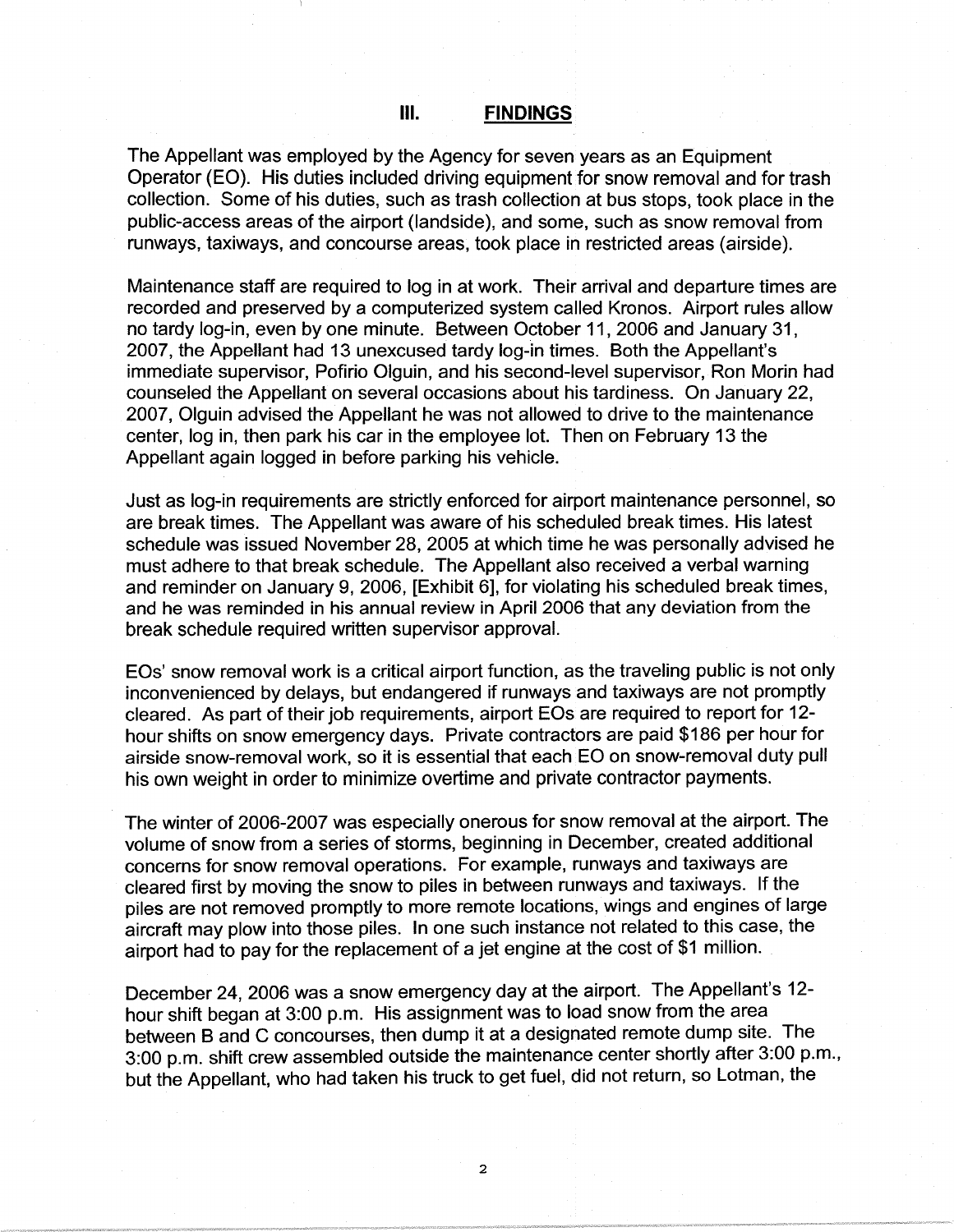crew supervisor, led the rest of the crew to the work site. At about 5:00 p.m. Lotman noticed the Appellant's truck was still not in the work area. He radioed to the Appellant several times but received no answer. Lotman left the work area, which had active aircraft activity, to look for the Appellant. Between 5:30 and 6:00 p.m. Lotman found the Appellant asleep in his truck outside the maintenance center, and had to pound on the door several times to awaken him. The Appellant followed Lotman out to the work site.

Each time the entire crew does not travel as a group to and from the work site there is an added element of danger due to necessity of crossing active taxiways. There is also the added danger of the close working proximity between snow removal and aircraft operations at the worksite, so it is critical for supervisors to ensure the crew takes the fewest possible trips to and from the airside worksites.

Later that same night, Lotman noticed the Appellant's vehicle was not in the work area for about 45 minutes, so Lotman radioed to him, but the Appellant did not answer. Lotman left the work area again to find him. At about 12:45 a.m. Lotman found the Appellant asleep in his truck at the airside snow dump which was active with the functions of large snow removal equipment. Lotman had to knock on the door several times to awaken the Appellant. Lotman reported both incidents to the Appellant's immediate supervisor, Olguin. [Exhibit 9-1].

On January 30, 2007, a snow emergency day, at about 4:00 a.m. Vallee attempted to check out truck #1-3, but the keys were missing. He searched for the truck and spotted it, parked with the engine running and lights on, in a secured area airside. He peeked inside the darkened cab and saw a figure resembling the Appellant sleeping. Later, he asked Olguin who checked out #1-3, Olguin told him he had checked it out to the Appellant, and asked why. Vallee told him what he saw.

On February 27, 2007, a snow emergency day, Lotman ordered the Appellant to take truck #1-242. The Appellant complained that truck was dirty inside and muddy outside. He refused to take it, telling Lotman he did not want to drag mud across the taxiways. Lotman replied he wasn't assigned to go to or near the taxiways, and repeated his order to take #1-242, adding the Appellant should take the vehicle first to the wash bay, power wash off the mud, and continue on his assignment. The Appellant refused, and instead sought out and took a different, clean vehicle on his own without telling Lotman. [Lotman cross exam].

Later that same night, the Appellant was assigned to trash removal in the landside parking lot. Olguin received a phone call at about 11 :00 p.m. that truck W-1-323 was parked at the Landside Parking Lot with an individual sleeping inside. Olguin left his duties, took Lotman from his duties, and drove to the reported location, arriving at 11 :30. They both observed W1-323 running, lights on, and the Appellant sleeping inside for 5-6 minutes, until a shuttle bus starting up nearby awakened him. This location is in public view. Pursuant to a pre-existing directive from Morin, Olguin and Lotman required the Appellant to punch out, sent him home, and placed him on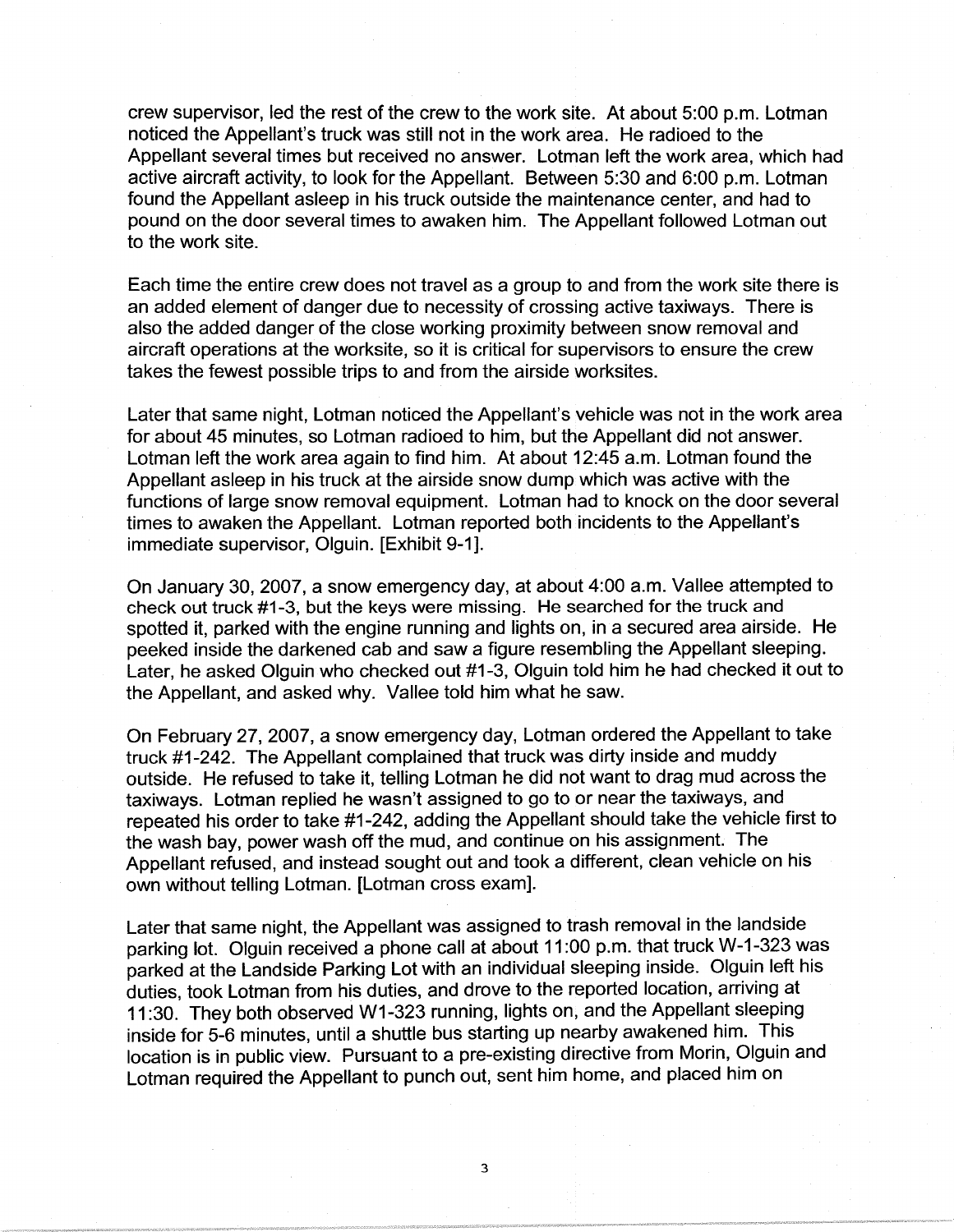investigative leave. Olguin and Lotman jointly documented the incident that night. [Exhibit 11].

On March 5, 2007, the Agency served notice on the Appellant that it was contemplating discipline, advised the Appellant of his right to representation, and held a pre-disciplinary meeting on March 22, 2007. [Exhibit 1]. The Appellant appeared with his union representative, Cheryl Hutchison. On March 29, 2007, the Agency dismissed the Appellant. [Exhibit 2]. The Appellant filed his appeal on April 2, 2007.

# **IV. ANALYSIS**

## **A. Jurisdiction and Review**

Jurisdiction is proper under CSR §19-10 A. 1. as a direct appeal of a dismissal. I am required to conduct a de novo review, meaning to consider all the evidence as though no previous action had been taken. Turner v. Rossmiller, 532 P.2d 751 (Colo. App. 1975).

# **B. Burden and Standard of Proof**

The Agency must prove the Appellant violated one or more cited sections of the Career Service Rules, and must prove its decision to terminate the Appellant's employment complied with CSR 16-20. The standard by which the Agency must prove its claims is by a preponderance of the evidence.

## **C. Career Service Rule Violations**

#### **1. CSR 16-60 A. Neglect of duty.**

To sustain a violation under CSR 16-60 A, the agency needs to establish each of the following elements by a preponderance of the evidence: 1) the Appellant had an important work duty; 2) the Appellant was heedless or unmindful of that duty; 3) no external cause prevented the Appellant's performance of that duty; 4) the Appellant's failure to execute his duty resulted in significant potential or actual harm. In re Martinez, CSA 30-06, 4-5 (Order 10/3/06). See also In re Simpleman, CSA 31-06 (Order 10/20/06).

a. Important work duty. The Agency's evidence amply proved, and the Appellant did not dispute, that his timely snow removal duties were critical to public safety and to airport costs. [Exhibit 4-6, 5-2, 6, Olguin testimony, Lotman testimony].

b. Heedless or unmindful. The Appellant protested that he was not sleeping while on duty during any of the four incidents cited by the Agency. He claimed if he had been sleeping he would have been disciplined immediately. Given the Agency's extensive testimony concerning the public safety and cost concerns for EOs who give less than 100% effort during their shifts, the Appellant's claim raises some question about the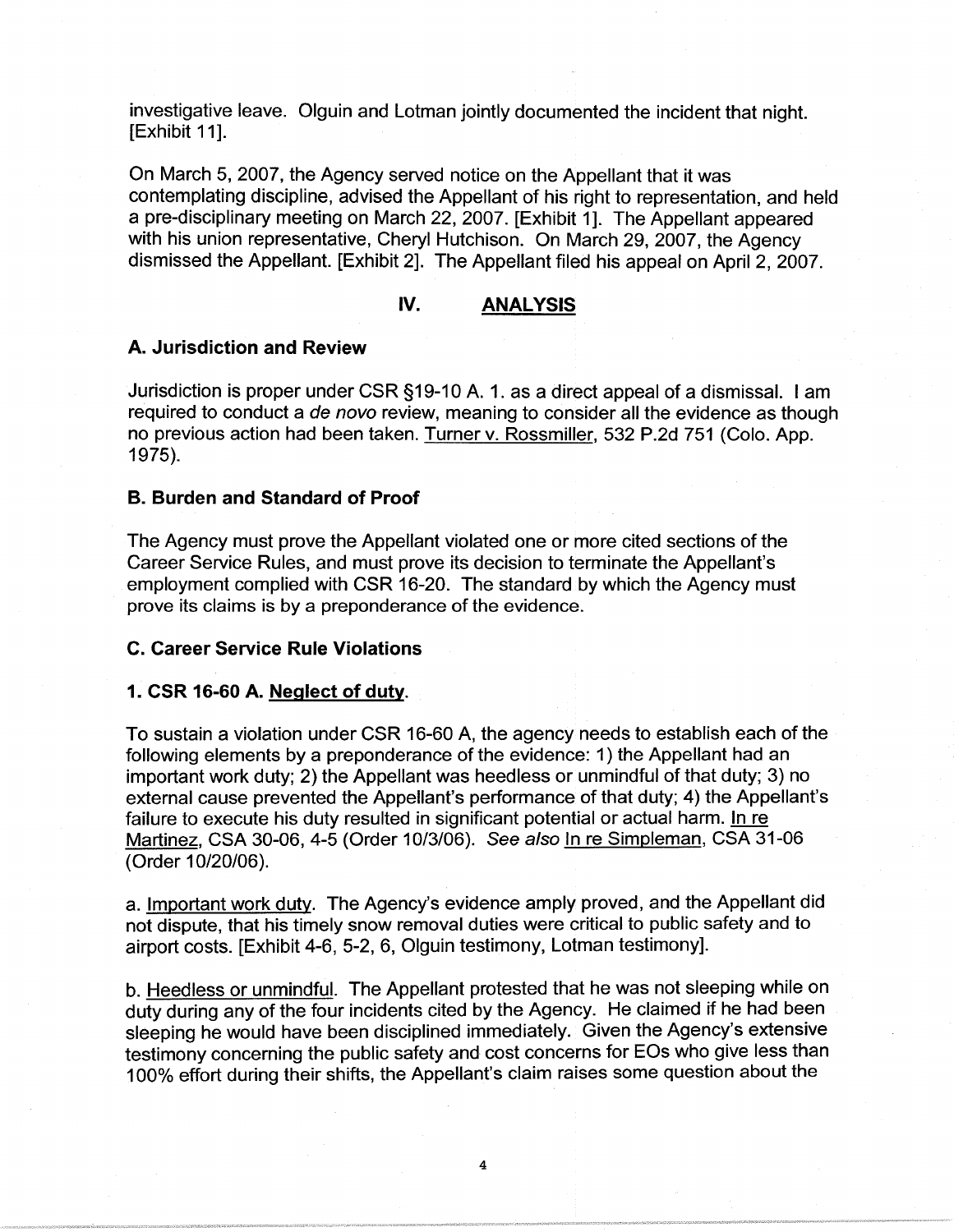Agency's delay, but not about its proof. The Appellant did not raise any issue concerning the motive of any witness who observed him sleeping. While he questioned their observations, it is apparent that the witnesses' observations of the out-of-the-way location of the Appellant's truck, their close proximity to him, their observations of his head leaning on the window, eyes closed, feet propped up across the seat and lack of movement were all clear evidence he was sleeping on all four occasions as claimed by the Agency. [Vallee, Lotman, Olguin testimony].

In addition, with respect to the delay in discipline, Morin credibly testified the airport had a series of eight snowstorms in eight weeks. He therefore was deluged with work, but as soon as he became aware of the claims against the Appellant he acted promptly upon them. Moreover, the Appellant's claim regarding delay in prosecuting the case against him does not undermine the veracity of the claims.

The Appellant seemed to claim, alternatively, that he was on break on December 24 and January 30 when he was seen sleeping. However, the Appellant did not dispute the times he was observed, and none was at a break time as established by Exhibit 6, and by other evidence. The evidence establishes that the Appellant was well-advised about his break times. [Exhibit 4-6, Exhibit 6, Exhibit 12]. For this and other reasons stated immediately above, I find the Appellant was sleeping on duty twice on December 24, 2006, again on January 30, 2007, and again on February 27, 2007. His sleeping on duty was unauthorized, and heedless and unmindful of his work duties on those dates, in violation of CSR 16-60 A.

c. External Cause. The Agency hinted that the Appellant may have had secondary work which was the cause of fatigue resulting in his sleeping on duty, but the Appellant denied the accusation, the Agency offered no additional proof, and I find even if the Appellant had secondary work, it was a self-imposed, not an external cause for his heedless failure of duty.

## d. Significant harm.

The Appellant did not dispute the criticality of snow removal operations at the airport. Given the vital causal relationship between snow removal and public safety and the intimate relationship between snow removal effort and cost to the Agency, I find the Agency established by a preponderance of the evidence that the Appellant's sleeping on the four occasions referenced above, caused significant actual or potential harm to the Agency's costs and significant potential cost to public safety.

The Agency established each of the elements for the Appellant's neglect of duty by a preponderance of the evidence. The Appellant's responses were unconvincing for reasons stated above. This claim is proven by a preponderance of the evidence.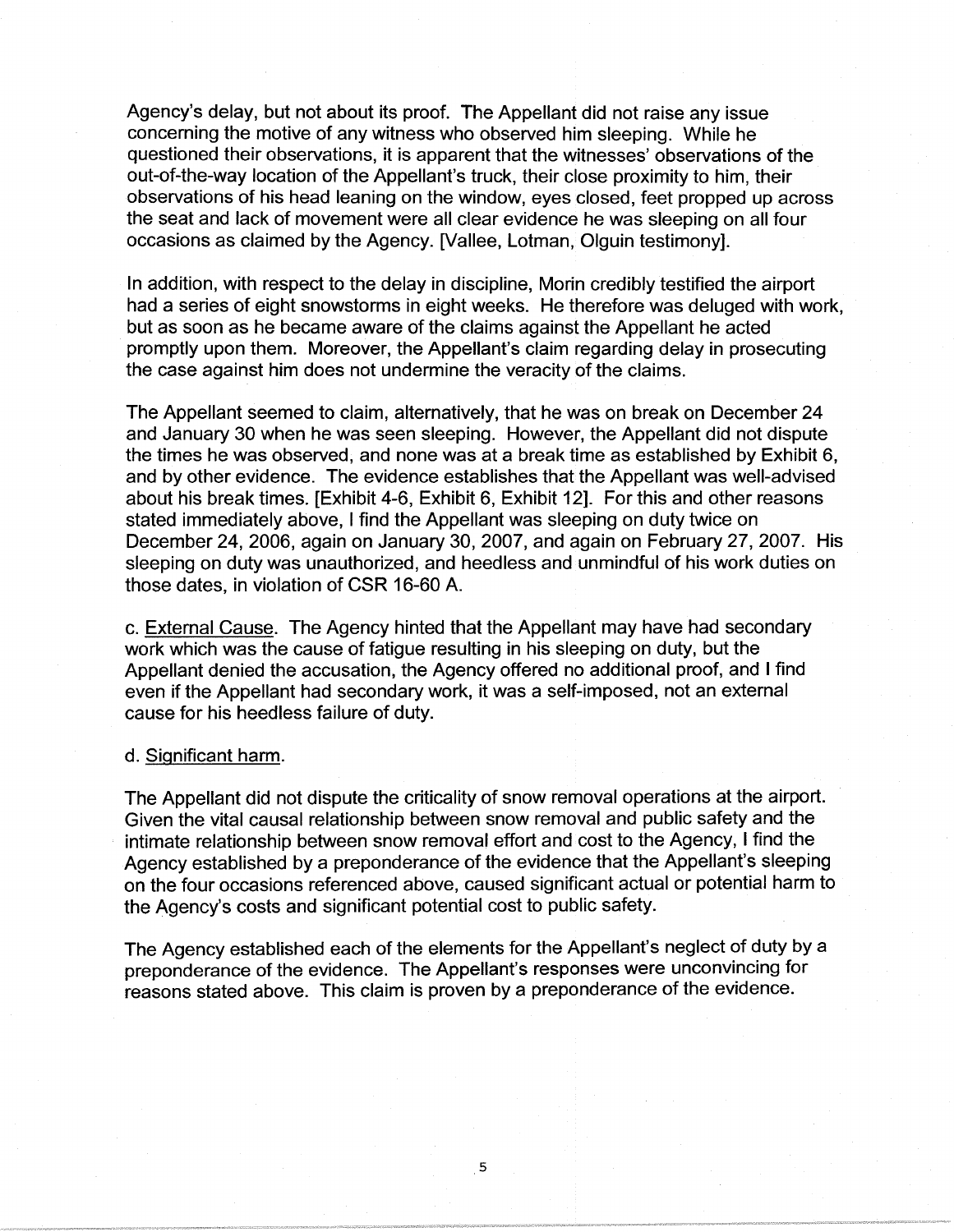# **2. CSR 16-60 B. Carelessness in performance of duties and responsibilities.**

A violation of this rule occurs for performing poorly, rather than neglecting to perform, an important duty. The Agency did not allege that the Appellant's work was substandard; rather it claimed he neglected his duties by sleeping. Since the Agency alleged the Appellant violated this rule by omission rather than commission, there can be no violation of this rule.

# **3. CSR 16-60 J. Failing to comply with the lawful orders of an authorized supervisor or failing to do assigned work which the employee is capable of performing.**

On January 22, 2007, Olguin specifically ordered the Appellant to desist in the Appellant's practice of driving to the maintenance center, logging in, then parking his car in the employee lot. [Exhibit 2-2], however the Appellant did so again on February 13. The Appellant did not dispute that Olguin ordered him to desist on January 22, nor did he dispute that Olguin's order was lawful. He therefore failed to comply with Olguin's January 22<sup>nd</sup> order.

The Appellant's latest break schedule was issued November 28, 2005 at which time he was personally advised he must adhere to that break schedule. The Appellant also received a verbal warning and reminder on January 9, 2006, [Exhibit 6], for violating his scheduled break times, and he was reminded in his annual review in April 2006 that any deviation from the break schedule required written supervisor approval. [Exhibit 4-6]. The Appellant did not dispute having been so advised, nonetheless, he claimed he was on break when he was observed sleeping in his work truck on December 24, 2006 outside his established break times. [Exhibit 2-2, Exhibit 9-3, Letman testimony]. I find this incident was a failure to comply with a supervisor's lawful order.

On February 27, 2007 Letman was the Appellant's shift supervisor. He ordered the Appellant to take truck #1-242, but the Appellant refused as described, above. Findings. The Appellant's stated reason to refuse was unjustified and therefore his refusal was a failure to comply with a lawful order of his supervisor.

Finally, it was apparent from the Appellant's work review that he was capable of performing his snow-removal and trash-removal duties. Therefore, his unjustified sleeping while on duty on December 24, 2006, January 30, 2007, and February 27, 2007 constitute a failure to perform those assigned tasks he was capable of performing. Each of the incidents described here and immediately above constitutes a violation of CSR 16-60 J.

# **4. CSR 16-60 K. Failing to meet established standards of performance including either qualitative or quantitative standards ...**

This rule covers performance deficiencies that can be measured either by qualitative or quantitative standards, such as those one would find in a performance evaluation. In re Castaneda, CSA 79-03, 12 (12/18/02). The Agency claimed the Appellant failed to meet the following work performance standards.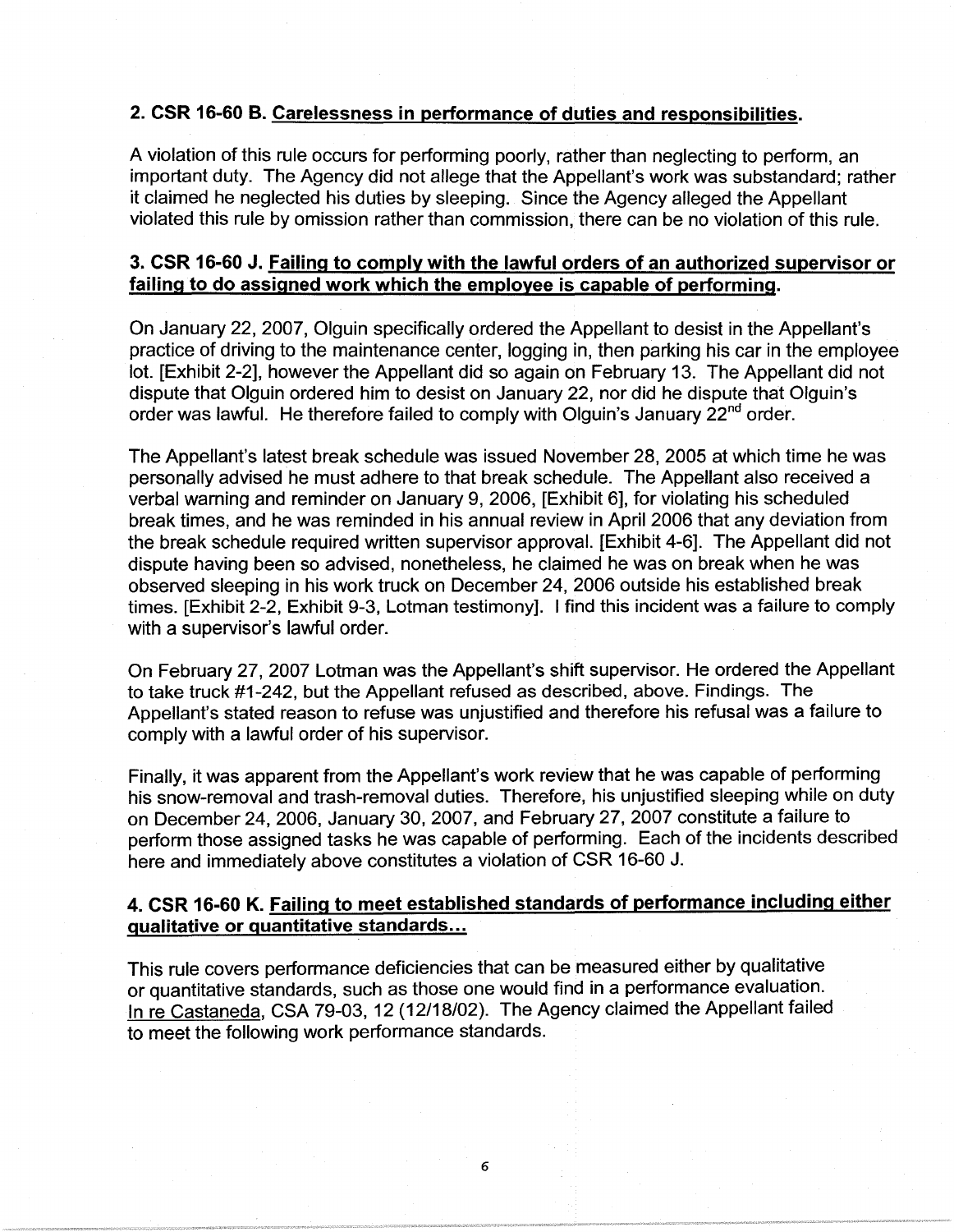# STARS PEP - SECTION II **Accountability**

Employee takes responsibility and ownership of job. Takes personal responsibility for decisions and behaviors. Follow or comply with all applicable rules, regulations, policies, procedures, executive orders and ordinances.

Morin testified the Appellant violated this standard for the same reasons he neglected his duties as stated previously, for excessive tardiness and ignoring scheduled break times. I have ruled on these same claims elsewhere in this Decision, and find other CSR violations cited in this Decision have addressed these claims with specificity.

**5. CSR 16-60 L. Failure to observe written departmental or agency regulations, policies or rules.** The Agency claimed the Appellant violated the following written policies.

#### a. Maintenance Policy - Special Operations -Page 16

3. Failure to respond for special duty may be cause for disciplinary action.

The Agency presented no evidence that the Appellant failed to respond for special duty, only that he was late. The two concepts are distinguished and the Career Service Rules treat them separately. CSR 16-60 S., T. Therefore the Agency failed to establish this Agency rule violation against the Appellant.

4. Employees shall respond for snow duty within 1 hour 30 minutes of a call to report for duty.

The Appellant was late 15 days in 2006, and 8 days between January 1 and February 20, 2007. [Exhibit 7, Exhibit 2-2]. Of those 23 days, 9 were unexcused late arrivals on special operations (snow) days. [Morin testimony]. The Appellant did not dispute Morin's testimony. Therefore this violation is proven by a preponderance of the evidence.

# **6. CSR 16-60 Z. Conduct prejudicial to the good order and effectiveness of the department or agency, or conduct that brings disrepute on or compromises the integrity of the City.**

Here, the agency must prove the Appellant's conduct hindered the agency mission, negatively affected the structure or means by which the agency achieves its mission, In re Simpleman, CSA 31-06, 10 (10/20/06), or endangered the integrity of the City. Morin testified the Appellant's sleeping on duty on February 27, 2007 in a location where the public could have seen him compromised the integrity of the City. [Morin testimony]. I disagree. Some imminent, less speculative consequence is required; otherwise, a violation of any other rule could violate this broadly-worded rule as well.